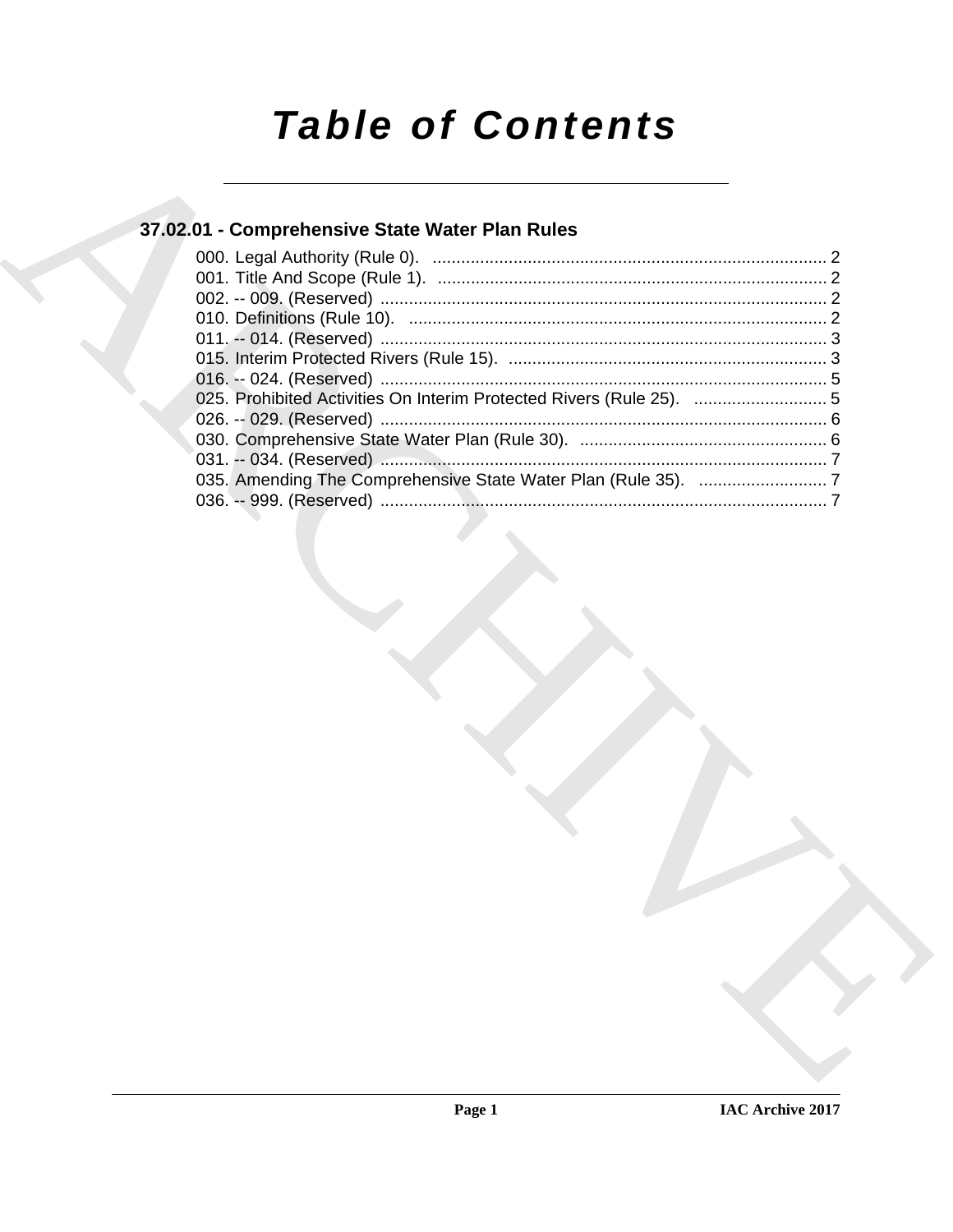#### **IDAPA 37 TITLE 02 CHAPTER 01**

#### **37.02.01 - COMPREHENSIVE STATE WATER PLAN RULES**

#### <span id="page-1-1"></span><span id="page-1-0"></span>**000. LEGAL AUTHORITY (RULE 0).**

The Board promulgates these rules pursuant to authority provided by Sections 42-1734D and 67-5203, Idaho Code. (7-1-93)

#### <span id="page-1-2"></span>**001. TITLE AND SCOPE (RULE 1).**

**37.02.01 COMPRETENTS OF SAMPLER OF A SURFACE AND MULTISTED (III)**<br> **ARCHIVE CONTINUOS CONFIDENTS** (THE ARCHIVE CONTINUOS TRANSPORT CONFIDENTS) AND CONFIDENTS (THE ARCHIVE CONFIDENTS) AND CONFIDENTS (THE ARCHIVE CONFIDE **01. Title**. The 1988 Idaho Legislature passed House Bill 780, 1988 Session Laws, ch. 370, p. 1090, amending Chapter 17, Title 42, Idaho Code, effective July 1, 1988, to provide for the development of a comprehensive state water plan which may include protected rivers designated either as natural or recreational rivers. The legislative purpose states that selected rivers possessing outstanding fish and wildlife, recreational, aesthetic, historic, cultural, natural or geologic values should be protected for the public benefit and enjoyment. The legislation provides that a waterway may be designated as an interim protected river prior to the preparation of a comprehensive<br>(7-1-93) plan for the waterway.

**02. Scope**. The purpose of these rules is to establish the procedures used by the Idaho Water Resource Board for designating a waterway as an interim protected river, adopting a comprehensive plan for a waterway, and providing adequate notice of any petitions filed or actions contemplated pursuant to the State Comprehensive Water Plan Act, 1988 Sess. Laws, ch. 370, p. 1090, codified as Sections 42-1730--1731 and 42-1734A--1734I, Idaho Code. (7-1-93)

#### <span id="page-1-3"></span>**002. -- 009. (RESERVED)**

#### <span id="page-1-4"></span>**010. DEFINITIONS (RULE 10).**

<span id="page-1-6"></span><span id="page-1-5"></span>**01. Alteration**. Any activity using mechanized equipment that moves or overturns gravel or earth. (7-1-93)

<span id="page-1-8"></span><span id="page-1-7"></span>

| UZ. | <b>Board.</b> The Idaho Water Resource Board. |  | $(7-1-93)$ |
|-----|-----------------------------------------------|--|------------|
|     |                                               |  |            |

**03. Comprehensive State Water Plan**. The plan adopted by the Board pursuant to Section 42-1734A, Idaho Code, or a component of such plan developed for a particular water resource, waterway or waterways and approved by the Legislature. (7-1-93)

<span id="page-1-11"></span><span id="page-1-10"></span><span id="page-1-9"></span>**04. Director**. The director of the Idaho Department of Water Resources. (7-1-93)

**05. Dredge or Placer Mining**. Any dredge or other placer mining operation to recover minerals with the use of a dredge boat or sluice washing plant whether fed by bucket line as a part of such dredge or by a separate dragline or any other method including, but not limited to, suction dredges which are capable of moving more than two (2) cubic yards per hour of earth material. (7-1-93)

**Hydropower Project**. Any development which uses a flow of water as a source of electrical or mechanical power, or which regulates the flow of water for the purpose of generating electrical or mechanical power. A hydropower project development includes all powerhouses, dams, water conduits, transmission lines, water impoundments, roads, and other appurtenant works and structures. (7-1-93) impoundments, roads, and other appurtenant works and structures.

<span id="page-1-12"></span>**07. Interim Protected River**. A waterway designated pursuant to Section 42-1734D or 42-1734H, Idaho Code, as protected for up to two (2) years while a component of the comprehensive state water plan is prepared for that waterway.  $(7-1-93)$ 

<span id="page-1-13"></span>**08.** Natural River. A waterway which possesses outstanding fish and wildlife, recreation, geologic or aesthetic values, which is free of substantial existing man-made impoundments, dams or other structures, and of which the riparian areas are largely undeveloped, although accessible in places by trails and roads. (7-1-93) which the riparian areas are largely undeveloped, although accessible in places by trails and roads.

**Section 000 Page 2**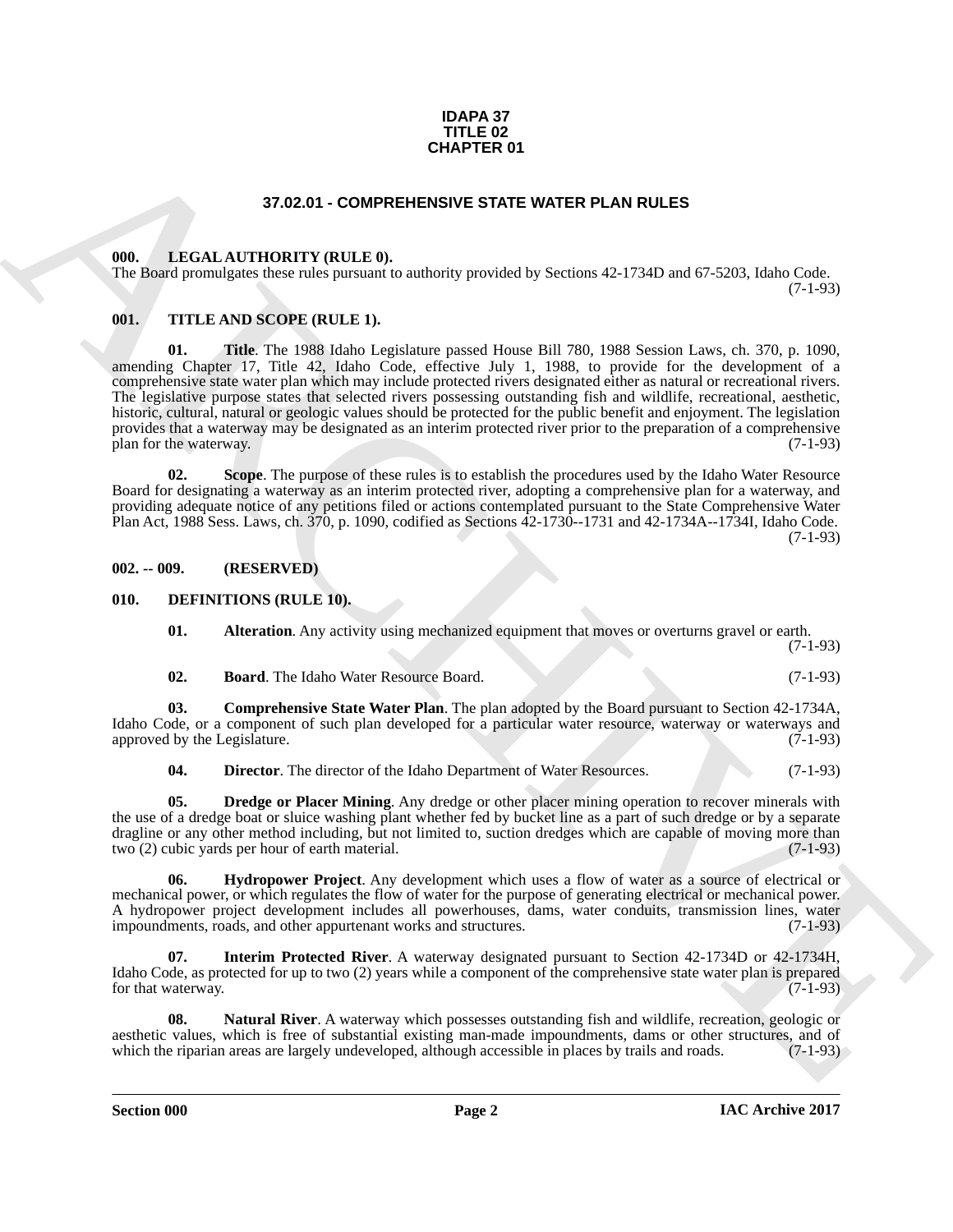## <span id="page-2-5"></span><span id="page-2-4"></span><span id="page-2-3"></span><span id="page-2-2"></span>*IDAHO ADMINISTRATIVE CODE IDAPA 37.02.01*

*Department of Water Resources Comprehensive State Water Plan Rules*

#### <span id="page-2-8"></span><span id="page-2-7"></span><span id="page-2-6"></span><span id="page-2-0"></span>**011. -- 014. (RESERVED)**

### <span id="page-2-13"></span><span id="page-2-12"></span><span id="page-2-11"></span><span id="page-2-10"></span><span id="page-2-9"></span><span id="page-2-1"></span>**015. INTERIM PROTECTED RIVERS (RULE 15).**

|                                 | <b>Department of Water Resources</b>                                                                                                                                                                                                                                                | <b>Comprehensive State Water Plan Rules</b> |                                                                    |  |
|---------------------------------|-------------------------------------------------------------------------------------------------------------------------------------------------------------------------------------------------------------------------------------------------------------------------------------|---------------------------------------------|--------------------------------------------------------------------|--|
| 09.                             | <b>Publicize</b> . To notify the public through press releases to the media, published notice in local,<br>regional or statewide publications, and other procedures, as may be appropriate to inform and notify the local and<br>general public of an impending action or decision. |                                             | $(7-1-93)$                                                         |  |
| 10.                             | <b>Protected River.</b> A waterway protected in the comprehensive state water plan by designation as<br>either a natural river or a recreational river.                                                                                                                             |                                             | $(7-1-93)$                                                         |  |
| 11.                             | Recreational River. A waterway which possesses outstanding fish and wildlife, recreation,<br>geologic or aesthetic values, and which might include some man-made development within the waterway or within<br>the riparian area of the waterway.                                    |                                             | $(7-1-93)$                                                         |  |
| 12.<br>waterway.                | <b>Riparian Area.</b> That area within one hundred (100) feet of the mean highwater mark of a                                                                                                                                                                                       |                                             | $(7-1-93)$                                                         |  |
| 13.                             | State Agency. Any board, commission, department or executive agency of the state of Idaho.                                                                                                                                                                                          |                                             | $(7-1-93)$                                                         |  |
| 14.<br>side of that waterway.   | Stream Bed. A natural water course of perceptible extent with definite bed and banks, which<br>confines and conducts the water of a waterway which lies below and between the ordinary high water mark on either                                                                    |                                             | $(7-1-93)$                                                         |  |
| 15.<br>tributary thereof.       | Waterway. A river, stream, creek, lake or spring, or a portion thereof, and shall not include any                                                                                                                                                                                   |                                             | $(7-1-93)$                                                         |  |
| $011. - 014.$                   | (RESERVED)                                                                                                                                                                                                                                                                          |                                             |                                                                    |  |
| 015.                            | <b>INTERIM PROTECTED RIVERS (RULE 15).</b>                                                                                                                                                                                                                                          |                                             |                                                                    |  |
| 01.<br>protected rivers:        | <b>Legislative Directive</b> . Pursuant to the legislative directive of Section 42-1734H, Idaho Code, the<br>Board by resolution at a regularly scheduled meeting on July 1, 1988, designated the following waterways as interim                                                    |                                             | $(7-1-93)$                                                         |  |
| a.                              | Priest River, from the Canadian Border to the confluence of Priest Lake;                                                                                                                                                                                                            |                                             | $(7-1-93)$                                                         |  |
|                                 |                                                                                                                                                                                                                                                                                     |                                             |                                                                    |  |
| b.                              | South Fork of the Boise River, from Anderson Ranch Dam to Neal Bridge;                                                                                                                                                                                                              |                                             |                                                                    |  |
| c.                              | Snake River, from Section 5, Township 11 South, Range 20 East, B.M. to King Hill;                                                                                                                                                                                                   |                                             |                                                                    |  |
| d.                              | The following waterways within the Payette River Basin:                                                                                                                                                                                                                             |                                             |                                                                    |  |
| i.                              | North Fork of the Payette River, from Cabarton Bridge to Banks;                                                                                                                                                                                                                     |                                             | $(7-1-93)$                                                         |  |
| ii.                             | South Fork of the Payette River, from the Sawtooth Wilderness Boundary to Banks;                                                                                                                                                                                                    |                                             | $(7-1-93)$                                                         |  |
| iii.                            | Main Payette River, from Banks to Black Canyon Dam; and                                                                                                                                                                                                                             |                                             | $(7-1-93)$<br>$(7-1-93)$                                           |  |
| e.                              | Henry's Fork of the Snake River from its point of origin at Henry's Lake to the point of its<br>confluence with the backwaters of Ashton Reservoir.                                                                                                                                 |                                             |                                                                    |  |
| 02.                             | <b>Designation</b> . Prior to the adoption of a comprehensive plan for a waterway the board may<br>designate a waterway as an interim protected river.                                                                                                                              |                                             |                                                                    |  |
| 03.<br>upon its own initiative. | Board Initiative. The board may consider a waterway for designation as an interim protected river                                                                                                                                                                                   |                                             | $(7-1-93)$<br>$(7-1-93)$<br>$(7-1-93)$<br>$(7-1-93)$<br>$(7-1-93)$ |  |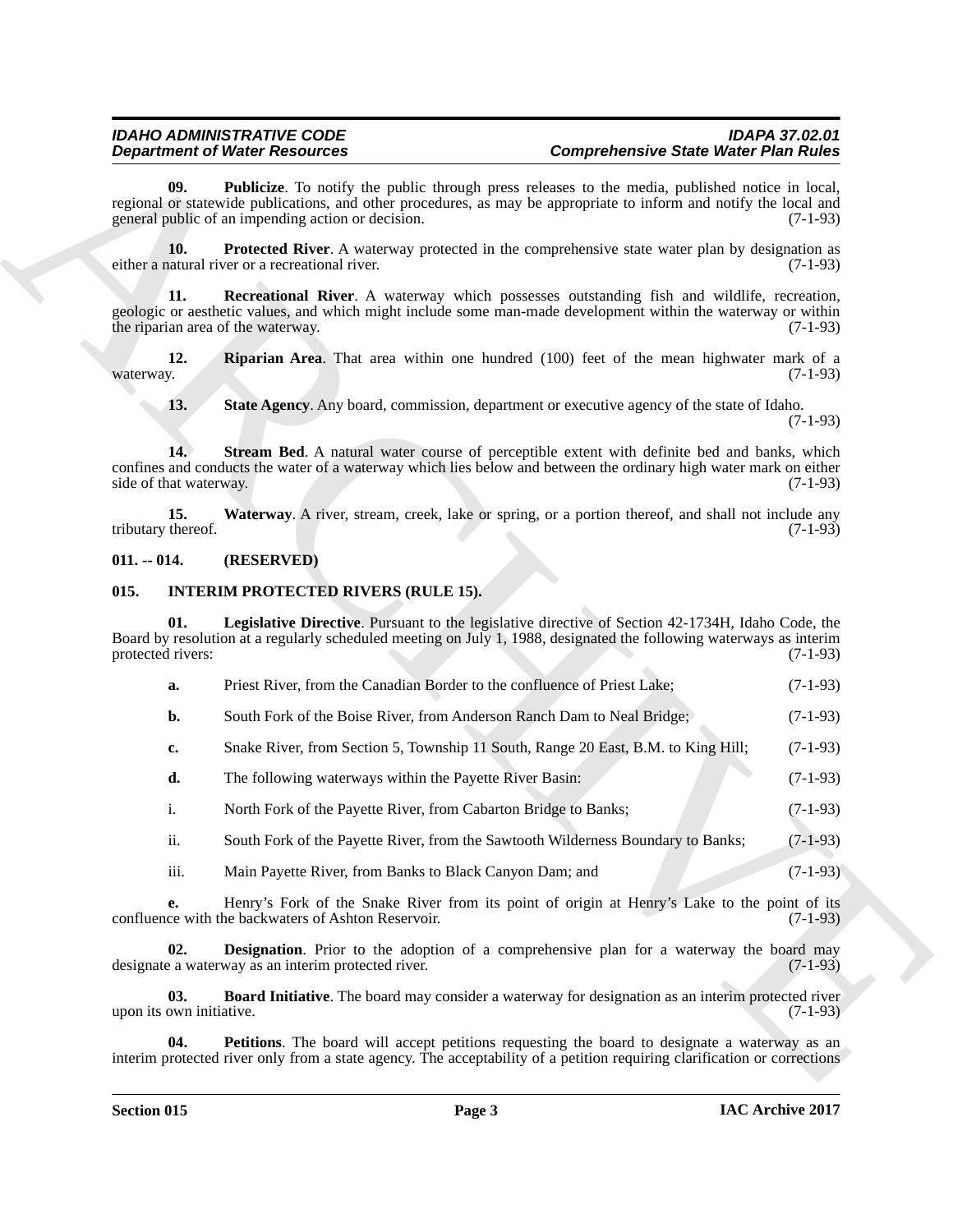<span id="page-3-4"></span>shall be determined by the director. (7-1-93)

**05.** Form. Petitions shall be in writing, signed by the agency head, and shall describe the waterway, or portion thereof, requested to be designated as an interim protected river. (7-1-93)

<span id="page-3-3"></span>**06. Filing**. Petitions shall be filed with the director. No petition shall be considered by the board at a beting unless filed with the director at least thirty (30) days prior to such board meeting. (7-1-93) board meeting unless filed with the director at least thirty (30) days prior to such board meeting.

<span id="page-3-5"></span>**07.** Notice of Consideration. The petitioning agency will be notified at least ten (10) days prior to the meeting of the time, place, and agenda for the board meeting at which the petition will first be considered. (7-1-93)

**08.** Board Agenda. The board agenda will include time for representatives of the petitioning agency to describe the affected waterway and the agency's reasons for seeking interim protection for that waterway. (7-1-93)

<span id="page-3-7"></span><span id="page-3-6"></span><span id="page-3-0"></span>**09.** Public Notice. The board shall publicize the proposed interim designation of the waterway.

(7-1-93)

**10. Public Input**. The board shall hold either a public information meeting or a hearing, as the board deems appropriate, to obtain public input on the merits of a proposed interim protected river designation. The board shall not be limited to one (1) meeting or hearing, and may elect to hold more than one (1) of each, or any combination thereof, as the board deems appropriate. (7-1-93) combination thereof, as the board deems appropriate.

<span id="page-3-1"></span>**11. Board Determination**. At a board meeting not more than six (6) months after a petition for interim protected river designation has been filed with the director, the board shall determine whether the nominated waterway merits designation as an interim protected river. The results of the board decision, including identification of any prohibited activities under Rule 25, shall be publicized. (7-1-93) of any prohibited activities under Rule 25, shall be publicized.

**a.** Basis of Determination. Designation of a waterway as an interim protected river shall be based etermination by the board that: (7-1-93) upon a determination by the board that:

i. It is probable that the waterway would be designated a protected river in the comprehensive state water plan; and  $(7-1-93)$ 

ii. Interim protected river status is necessary to protect the values that would support such waterway's ion as a protected river in a comprehensive state water plan. (7-1-93) designation as a protected river in a comprehensive state water plan.

**b.** Staff and Funding Considerations. Since the designation of a waterway as an interim protected river is limited to a term of two (2) years, unless extended by law, the board shall consider in its determination process the availability of staff and funding to complete a comprehensive plan for the designated waterway during the two (2) years following designation. (7-1-93) years following designation.

**c.** Repeat Filing of Denied Petitions. If the board determines not to afford interim protection to a nominated waterway, the board shall not subsequently entertain petitions seeking interim designation for that same waterway for a period of one (1) year from the date of board action. (7-1-93)

<span id="page-3-8"></span>**d.** Lack of Review. There shall be no review of any board decision rejecting or accepting a nomination term protected waterway. (7-1-93) for an interim protected waterway.

**Department of Weight Resources**<br>
and subsequent of Weight Resources<br>
and subsequent of Weight Resources<br>
and the subsequent of the subsequent of the subsequent of the subsequent of the subsequent of the subsequent<br>
and t **12. Relation to Comprehensive Water Plan**. If a waterway is designated as an interim protected river, then the board shall, pursuant to Subsection 6 of Section 42-1734D, Idaho Code, proceed to prepare a comprehensive state water plan for the waterway. The board shall in preparing the state comprehensive water plan for the waterway consider, after review of all relevant factors contained in Section 42-1734A, Idaho Code, whether the designation should continue or whether modification of the designation is warranted. (7-1-93)

<span id="page-3-2"></span>**13. Duration of Interim Protected Status**. The designation of a waterway as an interim protected river shall remain in effect, pursuant to Subsection 4 of Section 42-1734D, Idaho Code, until the earliest of: (7-1-93)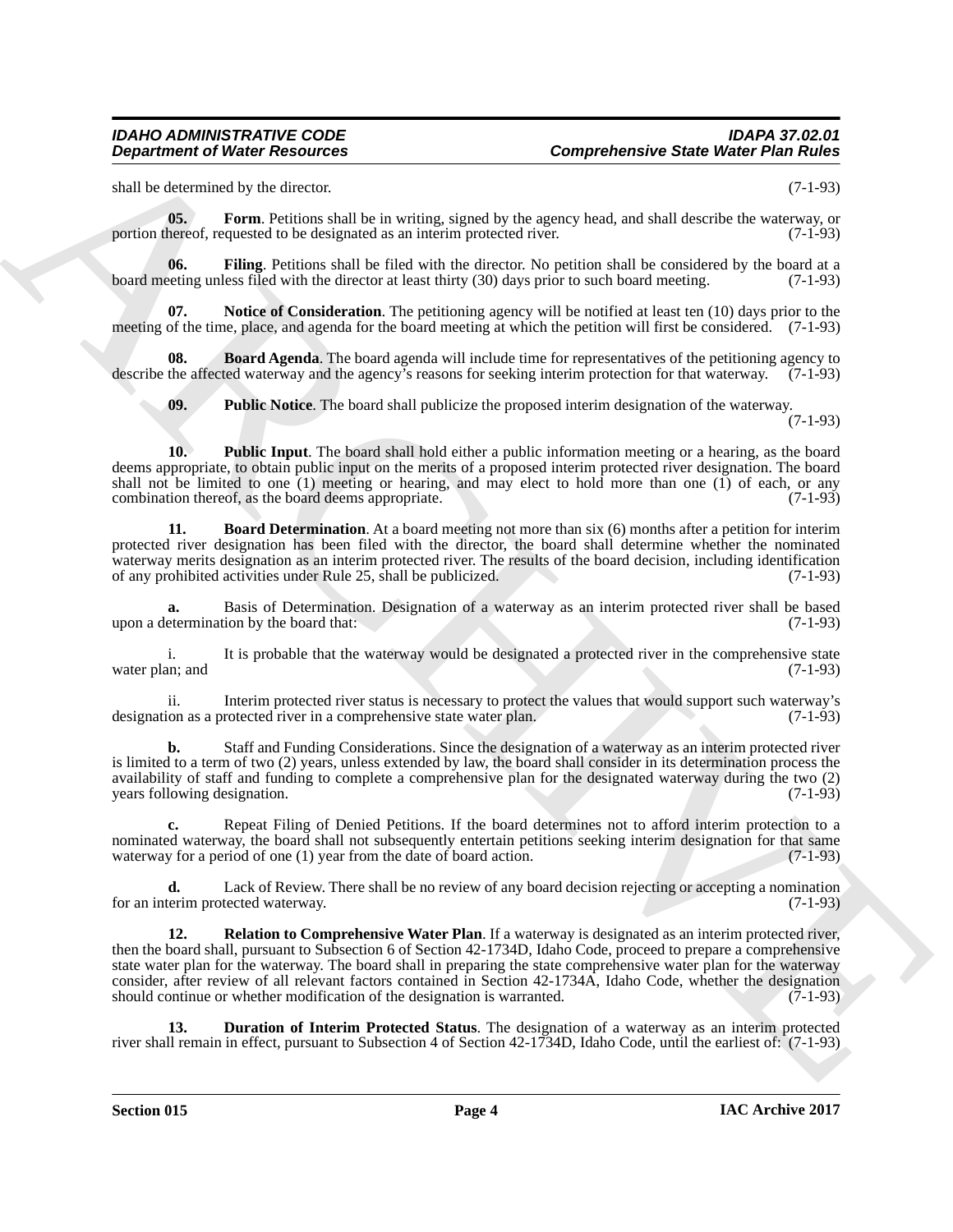#### <span id="page-4-9"></span><span id="page-4-8"></span><span id="page-4-7"></span><span id="page-4-6"></span><span id="page-4-5"></span><span id="page-4-4"></span><span id="page-4-3"></span><span id="page-4-2"></span><span id="page-4-1"></span><span id="page-4-0"></span>**025. PROHIBITED ACTIVITIES ON INTERIM PROTECTED RIVERS (RULE 25).**

| The adoption of a comprehensive state water plan for the waterway designated as an interim<br>a.<br>protected river;<br>Two (2) years following the designation of an interim protected river unless extended by law.<br>$\mathbf{b}$ .<br>The revocation of a waterway's interim protected river status by law.<br>c.<br><b>Subsequent Designations.</b> If the designation of a waterway as an interim protected river is either<br>14.<br>revoked by law, or terminated as provided in Section 42-1734D, Idaho Code, then the waterway shall not be eligible<br>for designation as an interim protected river for a period of two (2) years following the revocation or termination of<br>its interim protected river status.<br>$016. - 024.$<br>(RESERVED)<br>025.<br>PROHIBITED ACTIVITIES ON INTERIM PROTECTED RIVERS (RULE 25).<br>01.<br>Board Identification. Upon designating a waterway for interim protected river status, the board<br>shall indicate which of the following activities listed in Subsection 5 of Section $42-1734A$ , Idaho Code, shall be<br>prohibited:<br>Construction or expansion of dams or impoundments;<br>a.<br>Construction of hydropower projects;<br>b.<br>Construction of water diversion works;<br>c.<br>d.<br>Dredge or placer mining;<br>Alterations of the stream bed; and<br>е.<br>f.<br>Mineral or sand and gravel extraction within the stream bed.<br>02.<br>Petitions to Exempt Specific Action or Projects. Any person who is the owner, operator, or<br>authorized official of an organization proposing to undertake or construct a prohibited activity or project may petition<br>the board seeking a determination that the particular proposed action or project will not significantly impair the<br>values supporting a waterway's designation as an interim protected river.<br>Form. Petitions shall be in writing, signed by the owner, operator, or designated official of the<br>a.<br>petitioner, and shall describe the proposed action or project and its location.<br>Filing. Petitions shall be filed with the director. No petition shall be considered by the board at a<br>b.<br>board meeting unless filed with the director at least thirty (30) days prior to such board meeting.<br>03.<br>Notice of Consideration. Petitioning parties will be notified at least ten (10) days prior to the<br>meeting of the time, place, and agenda for the board meeting at which their petition will first be considered. (7-1-93)<br><b>Board Agenda</b> . The board agenda will include time for the petitioner or his representative to<br>04.<br>describe the affected waterway or stream reach and to explain how the particular proposed action or project would not<br>significantly impair the values supporting a waterway's designation as an interim protected river.<br>05.<br><b>Public Notice.</b> The board shall publicize the fact that the board is considering exempting the<br>particular proposed action or project from one or more of the activities prohibited by the designation of the waterway<br>as an interim protected river.<br>06.<br><b>Public Input</b> . The board shall hold a public hearing, and may hold one (1) or more information<br>meetings in the affected area if the board deems this to be appropriate, to obtain public input on the merits of a | <b>Department of Water Resources</b> |  | <b>Comprehensive State Water Plan Rules</b> |            |  |
|----------------------------------------------------------------------------------------------------------------------------------------------------------------------------------------------------------------------------------------------------------------------------------------------------------------------------------------------------------------------------------------------------------------------------------------------------------------------------------------------------------------------------------------------------------------------------------------------------------------------------------------------------------------------------------------------------------------------------------------------------------------------------------------------------------------------------------------------------------------------------------------------------------------------------------------------------------------------------------------------------------------------------------------------------------------------------------------------------------------------------------------------------------------------------------------------------------------------------------------------------------------------------------------------------------------------------------------------------------------------------------------------------------------------------------------------------------------------------------------------------------------------------------------------------------------------------------------------------------------------------------------------------------------------------------------------------------------------------------------------------------------------------------------------------------------------------------------------------------------------------------------------------------------------------------------------------------------------------------------------------------------------------------------------------------------------------------------------------------------------------------------------------------------------------------------------------------------------------------------------------------------------------------------------------------------------------------------------------------------------------------------------------------------------------------------------------------------------------------------------------------------------------------------------------------------------------------------------------------------------------------------------------------------------------------------------------------------------------------------------------------------------------------------------------------------------------------------------------------------------------------------------------------------------------------------------------------------------------------------------------------------------------------------------------------------------------------------------------------------------------------------------------------------------------------------------------------------------------------------------------------------------------------------------------------------------------------------------------------------------|--------------------------------------|--|---------------------------------------------|------------|--|
|                                                                                                                                                                                                                                                                                                                                                                                                                                                                                                                                                                                                                                                                                                                                                                                                                                                                                                                                                                                                                                                                                                                                                                                                                                                                                                                                                                                                                                                                                                                                                                                                                                                                                                                                                                                                                                                                                                                                                                                                                                                                                                                                                                                                                                                                                                                                                                                                                                                                                                                                                                                                                                                                                                                                                                                                                                                                                                                                                                                                                                                                                                                                                                                                                                                                                                                                                                      |                                      |  |                                             | $(7-1-93)$ |  |
|                                                                                                                                                                                                                                                                                                                                                                                                                                                                                                                                                                                                                                                                                                                                                                                                                                                                                                                                                                                                                                                                                                                                                                                                                                                                                                                                                                                                                                                                                                                                                                                                                                                                                                                                                                                                                                                                                                                                                                                                                                                                                                                                                                                                                                                                                                                                                                                                                                                                                                                                                                                                                                                                                                                                                                                                                                                                                                                                                                                                                                                                                                                                                                                                                                                                                                                                                                      |                                      |  |                                             | $(7-1-93)$ |  |
|                                                                                                                                                                                                                                                                                                                                                                                                                                                                                                                                                                                                                                                                                                                                                                                                                                                                                                                                                                                                                                                                                                                                                                                                                                                                                                                                                                                                                                                                                                                                                                                                                                                                                                                                                                                                                                                                                                                                                                                                                                                                                                                                                                                                                                                                                                                                                                                                                                                                                                                                                                                                                                                                                                                                                                                                                                                                                                                                                                                                                                                                                                                                                                                                                                                                                                                                                                      |                                      |  |                                             | $(7-1-93)$ |  |
|                                                                                                                                                                                                                                                                                                                                                                                                                                                                                                                                                                                                                                                                                                                                                                                                                                                                                                                                                                                                                                                                                                                                                                                                                                                                                                                                                                                                                                                                                                                                                                                                                                                                                                                                                                                                                                                                                                                                                                                                                                                                                                                                                                                                                                                                                                                                                                                                                                                                                                                                                                                                                                                                                                                                                                                                                                                                                                                                                                                                                                                                                                                                                                                                                                                                                                                                                                      |                                      |  |                                             | $(7-1-93)$ |  |
|                                                                                                                                                                                                                                                                                                                                                                                                                                                                                                                                                                                                                                                                                                                                                                                                                                                                                                                                                                                                                                                                                                                                                                                                                                                                                                                                                                                                                                                                                                                                                                                                                                                                                                                                                                                                                                                                                                                                                                                                                                                                                                                                                                                                                                                                                                                                                                                                                                                                                                                                                                                                                                                                                                                                                                                                                                                                                                                                                                                                                                                                                                                                                                                                                                                                                                                                                                      |                                      |  |                                             |            |  |
|                                                                                                                                                                                                                                                                                                                                                                                                                                                                                                                                                                                                                                                                                                                                                                                                                                                                                                                                                                                                                                                                                                                                                                                                                                                                                                                                                                                                                                                                                                                                                                                                                                                                                                                                                                                                                                                                                                                                                                                                                                                                                                                                                                                                                                                                                                                                                                                                                                                                                                                                                                                                                                                                                                                                                                                                                                                                                                                                                                                                                                                                                                                                                                                                                                                                                                                                                                      |                                      |  |                                             |            |  |
|                                                                                                                                                                                                                                                                                                                                                                                                                                                                                                                                                                                                                                                                                                                                                                                                                                                                                                                                                                                                                                                                                                                                                                                                                                                                                                                                                                                                                                                                                                                                                                                                                                                                                                                                                                                                                                                                                                                                                                                                                                                                                                                                                                                                                                                                                                                                                                                                                                                                                                                                                                                                                                                                                                                                                                                                                                                                                                                                                                                                                                                                                                                                                                                                                                                                                                                                                                      |                                      |  |                                             | $(7-1-93)$ |  |
|                                                                                                                                                                                                                                                                                                                                                                                                                                                                                                                                                                                                                                                                                                                                                                                                                                                                                                                                                                                                                                                                                                                                                                                                                                                                                                                                                                                                                                                                                                                                                                                                                                                                                                                                                                                                                                                                                                                                                                                                                                                                                                                                                                                                                                                                                                                                                                                                                                                                                                                                                                                                                                                                                                                                                                                                                                                                                                                                                                                                                                                                                                                                                                                                                                                                                                                                                                      |                                      |  |                                             | $(7-1-93)$ |  |
|                                                                                                                                                                                                                                                                                                                                                                                                                                                                                                                                                                                                                                                                                                                                                                                                                                                                                                                                                                                                                                                                                                                                                                                                                                                                                                                                                                                                                                                                                                                                                                                                                                                                                                                                                                                                                                                                                                                                                                                                                                                                                                                                                                                                                                                                                                                                                                                                                                                                                                                                                                                                                                                                                                                                                                                                                                                                                                                                                                                                                                                                                                                                                                                                                                                                                                                                                                      |                                      |  |                                             | $(7-1-93)$ |  |
|                                                                                                                                                                                                                                                                                                                                                                                                                                                                                                                                                                                                                                                                                                                                                                                                                                                                                                                                                                                                                                                                                                                                                                                                                                                                                                                                                                                                                                                                                                                                                                                                                                                                                                                                                                                                                                                                                                                                                                                                                                                                                                                                                                                                                                                                                                                                                                                                                                                                                                                                                                                                                                                                                                                                                                                                                                                                                                                                                                                                                                                                                                                                                                                                                                                                                                                                                                      |                                      |  |                                             | $(7-1-93)$ |  |
|                                                                                                                                                                                                                                                                                                                                                                                                                                                                                                                                                                                                                                                                                                                                                                                                                                                                                                                                                                                                                                                                                                                                                                                                                                                                                                                                                                                                                                                                                                                                                                                                                                                                                                                                                                                                                                                                                                                                                                                                                                                                                                                                                                                                                                                                                                                                                                                                                                                                                                                                                                                                                                                                                                                                                                                                                                                                                                                                                                                                                                                                                                                                                                                                                                                                                                                                                                      |                                      |  |                                             | $(7-1-93)$ |  |
|                                                                                                                                                                                                                                                                                                                                                                                                                                                                                                                                                                                                                                                                                                                                                                                                                                                                                                                                                                                                                                                                                                                                                                                                                                                                                                                                                                                                                                                                                                                                                                                                                                                                                                                                                                                                                                                                                                                                                                                                                                                                                                                                                                                                                                                                                                                                                                                                                                                                                                                                                                                                                                                                                                                                                                                                                                                                                                                                                                                                                                                                                                                                                                                                                                                                                                                                                                      |                                      |  |                                             | $(7-1-93)$ |  |
|                                                                                                                                                                                                                                                                                                                                                                                                                                                                                                                                                                                                                                                                                                                                                                                                                                                                                                                                                                                                                                                                                                                                                                                                                                                                                                                                                                                                                                                                                                                                                                                                                                                                                                                                                                                                                                                                                                                                                                                                                                                                                                                                                                                                                                                                                                                                                                                                                                                                                                                                                                                                                                                                                                                                                                                                                                                                                                                                                                                                                                                                                                                                                                                                                                                                                                                                                                      |                                      |  |                                             | $(7-1-93)$ |  |
|                                                                                                                                                                                                                                                                                                                                                                                                                                                                                                                                                                                                                                                                                                                                                                                                                                                                                                                                                                                                                                                                                                                                                                                                                                                                                                                                                                                                                                                                                                                                                                                                                                                                                                                                                                                                                                                                                                                                                                                                                                                                                                                                                                                                                                                                                                                                                                                                                                                                                                                                                                                                                                                                                                                                                                                                                                                                                                                                                                                                                                                                                                                                                                                                                                                                                                                                                                      |                                      |  |                                             | $(7-1-93)$ |  |
|                                                                                                                                                                                                                                                                                                                                                                                                                                                                                                                                                                                                                                                                                                                                                                                                                                                                                                                                                                                                                                                                                                                                                                                                                                                                                                                                                                                                                                                                                                                                                                                                                                                                                                                                                                                                                                                                                                                                                                                                                                                                                                                                                                                                                                                                                                                                                                                                                                                                                                                                                                                                                                                                                                                                                                                                                                                                                                                                                                                                                                                                                                                                                                                                                                                                                                                                                                      |                                      |  |                                             | $(7-1-93)$ |  |
|                                                                                                                                                                                                                                                                                                                                                                                                                                                                                                                                                                                                                                                                                                                                                                                                                                                                                                                                                                                                                                                                                                                                                                                                                                                                                                                                                                                                                                                                                                                                                                                                                                                                                                                                                                                                                                                                                                                                                                                                                                                                                                                                                                                                                                                                                                                                                                                                                                                                                                                                                                                                                                                                                                                                                                                                                                                                                                                                                                                                                                                                                                                                                                                                                                                                                                                                                                      |                                      |  |                                             | $(7-1-93)$ |  |
|                                                                                                                                                                                                                                                                                                                                                                                                                                                                                                                                                                                                                                                                                                                                                                                                                                                                                                                                                                                                                                                                                                                                                                                                                                                                                                                                                                                                                                                                                                                                                                                                                                                                                                                                                                                                                                                                                                                                                                                                                                                                                                                                                                                                                                                                                                                                                                                                                                                                                                                                                                                                                                                                                                                                                                                                                                                                                                                                                                                                                                                                                                                                                                                                                                                                                                                                                                      |                                      |  |                                             |            |  |
|                                                                                                                                                                                                                                                                                                                                                                                                                                                                                                                                                                                                                                                                                                                                                                                                                                                                                                                                                                                                                                                                                                                                                                                                                                                                                                                                                                                                                                                                                                                                                                                                                                                                                                                                                                                                                                                                                                                                                                                                                                                                                                                                                                                                                                                                                                                                                                                                                                                                                                                                                                                                                                                                                                                                                                                                                                                                                                                                                                                                                                                                                                                                                                                                                                                                                                                                                                      |                                      |  |                                             | $(7-1-93)$ |  |
|                                                                                                                                                                                                                                                                                                                                                                                                                                                                                                                                                                                                                                                                                                                                                                                                                                                                                                                                                                                                                                                                                                                                                                                                                                                                                                                                                                                                                                                                                                                                                                                                                                                                                                                                                                                                                                                                                                                                                                                                                                                                                                                                                                                                                                                                                                                                                                                                                                                                                                                                                                                                                                                                                                                                                                                                                                                                                                                                                                                                                                                                                                                                                                                                                                                                                                                                                                      |                                      |  |                                             | $(7-1-93)$ |  |
|                                                                                                                                                                                                                                                                                                                                                                                                                                                                                                                                                                                                                                                                                                                                                                                                                                                                                                                                                                                                                                                                                                                                                                                                                                                                                                                                                                                                                                                                                                                                                                                                                                                                                                                                                                                                                                                                                                                                                                                                                                                                                                                                                                                                                                                                                                                                                                                                                                                                                                                                                                                                                                                                                                                                                                                                                                                                                                                                                                                                                                                                                                                                                                                                                                                                                                                                                                      |                                      |  |                                             |            |  |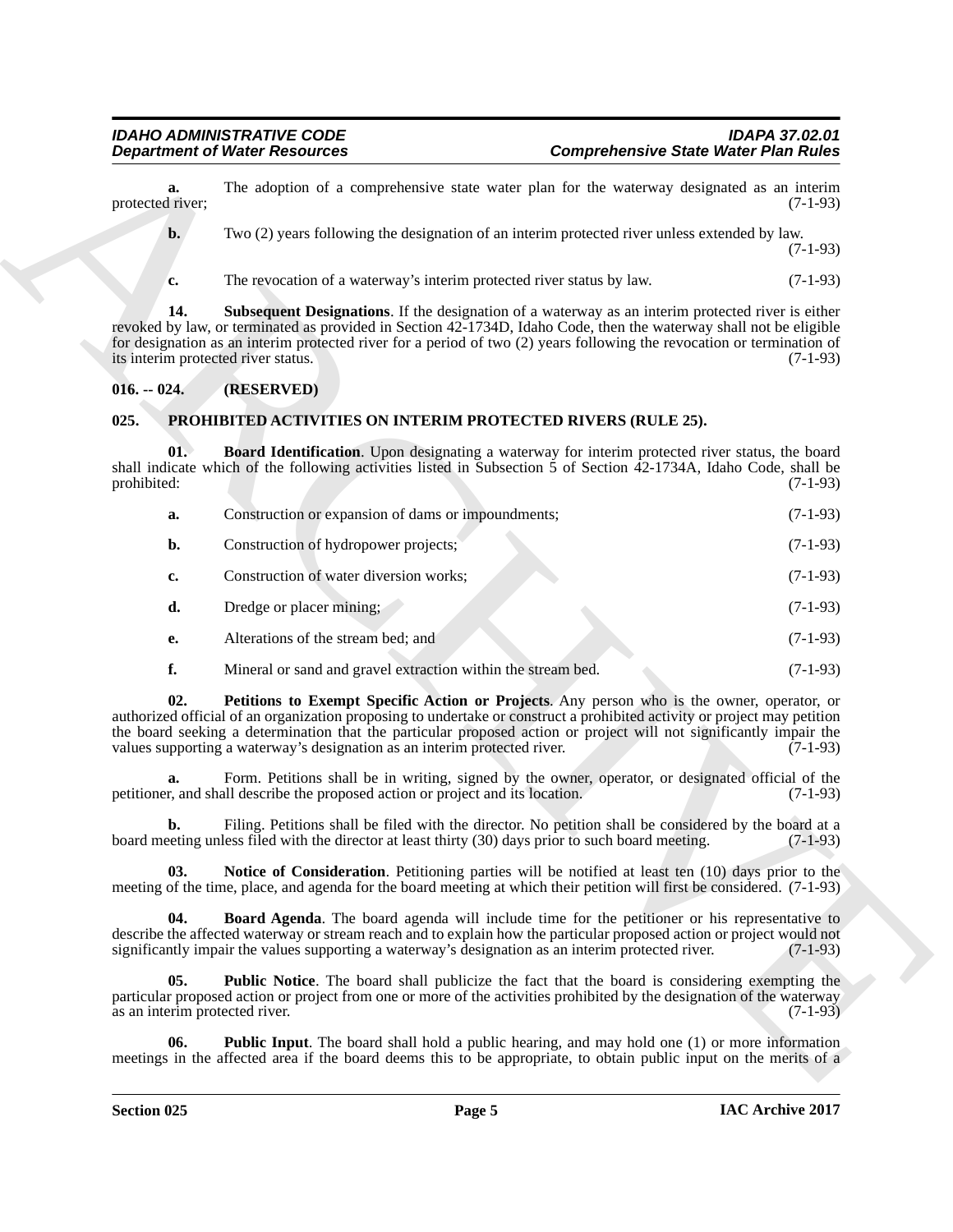proposed exemption. The public hearing may be scheduled in conjunction with the board meeting provided for in Rule Subsection 025.07. (7-1-93)

<span id="page-5-5"></span>**07. Board Determination**. At a board meeting not more than four (4) months after a petition for exemption from the prohibitions of interim protected river status has been received by the director, the board shall determine whether the proposed action or project would impair those values being protected by interim designation.<br>In unusual circumstances, the board may extend the four (4) month period allowed for board action. (7-1-93) In unusual circumstances, the board may extend the four  $(4)$  month period allowed for board action.

**a.** Basis of Determination. In determining whether a particular proposed action or project will significantly impair the values supporting a waterway's designation as an interim protected river, the board may consider any relevant information including environmental impact statements, technical studies and any other relevant comments or recommendations prepared for use before other state or federal agencies. The burden shall be on the petitioner to show that the proposed action will not impair those values supporting a waterway's designation as an interim protected river. (7-1-93)

**b.** Approved Exemptions -- Conditions. If the board determines the proposed action or project will not significantly impair the values supporting the waterway's designation as an interim protected river, then the proposed action or project shall be allowed to proceed, except that the board, after consultation with relevant state agencies, may impose appropriate conditions on such action or project, and shall advise any affected regulatory agency of such conditions. (7-1-93)

**c.** Emergency Waiver. The board delegates to the director the authority to determine if immediate action is required because of a potential for loss of life, damage to structures, or damage to public utilities or thoroughfares. In such cases alterations of a stream bed shall be allowed even though otherwise prohibited by board action. Such alterations shall meet all other applicable state law. (7-1-93)

<span id="page-5-6"></span>**Judicial Review**. Pursuant to Subsection 5 of Section 42-1734D, Idaho Code, an aggrieved party may seek judicial review of the board's decision in accordance with Sections 67-5215 and 67-5216, Idaho Code.

(7-1-93)

### <span id="page-5-0"></span>**026. -- 029. (RESERVED)**

### <span id="page-5-3"></span><span id="page-5-2"></span><span id="page-5-1"></span>**030. COMPREHENSIVE STATE WATER PLAN (RULE 30).**

**Dependential Water Franchises**<br> **Experimental Water Resolution**<br> **Experimental Water Resolution**<br> **Experimental Water Resolution**<br> **Experimental Water Resolution**<br> **Experimental Water Resolution**<br> **Experimental Water Res 01. Planning Authority**. Pursuant to the provisions of Sections 42-1734A and 42-1734B, Idaho Code, the board shall, subject to legislative approval, progressively formulate, adopt and implement a comprehensive state water plan for conservation, development, management and optimum use of all unappropriated water resources and waterways of the state in the public interest. As part of the comprehensive state water plan, the board may designate selected waterways as protected rivers. The comprehensive state water plan shall contain a description of existing and planned uses, and the impact of such uses at the local, state, and regional level for those resources and uses identified in Subsection 3 of Section 42-1734A, Idaho Code. The plan shall quantify, insofar as possible, the unappropriated waters of the planning area, and shall plan the allocation of such waters among the various competing uses. (7-1-93)

**a.** Coordination. The comprehensive state water plan shall be based upon studies and public hearings in affected areas. In addition, the board shall encourage the cooperation, participation and assistance of the state departments of Lands, Parks and Recreation, Fish and Game, Health and Welfare, and Transportation, as well as federal agencies, local units of government, and affected Indian tribes. (7-1-93)

**b.** Local Advisory Group. The board shall seek the involvement of volunteers from the geographic area to be affected by a portion of the comprehensive water plan. These volunteers shall constitute a local advisory group which shall inform the board of local concerns. (7-1-93) group which shall inform the board of local concerns.

<span id="page-5-4"></span>**02. Public Hearings**. Prior to developing a comprehensive plan for any waterway, river basin, drainage area, river reach, ground water aquifer or other geographic area, the board shall hold at least one information meeting in the affected area at which all interested parties shall be given the opportunity to advise the board on the scope of the proposed planning effort. Prior to adopting a comprehensive plan for any area the board shall hold at least one (1) hearing in the affected area at which all interested parties shall be given the opportunity to appear or to present written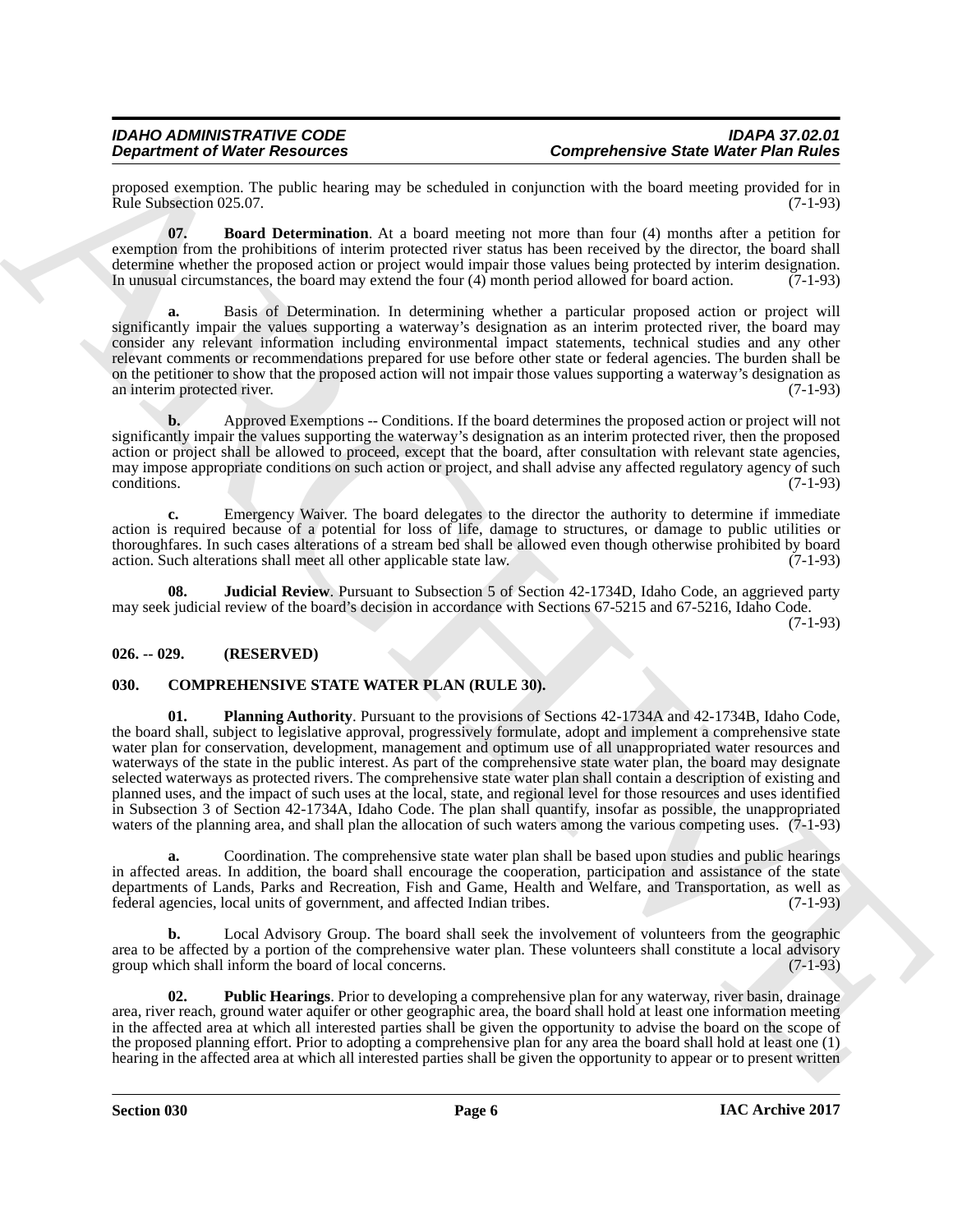testimony in response to published proposals for adoption of a comprehensive plan. (7-1-93)

**a.** Public Notice. The board shall publicize both information meetings and hearings that impact on the development or adoption of a comprehensive plan for any area. (7-1-93)

**b.** Written Comments. A minimum of sixty (60) days shall be allowed by the board between the announcing of a proposal for the adoption of a comprehensive state water plan or any component thereof and the close of the comment period for such proposed action. (7-1-93)

<span id="page-6-15"></span>**Legislative Review**. Upon adoption of a comprehensive state water plan or any component thereof, the board shall present such plan for review to the Idaho legislature at the next regular legislative session following adoption. (7-1-93) adoption. (7-1-93)

<span id="page-6-0"></span>**031. -- 034. (RESERVED)**

#### <span id="page-6-3"></span><span id="page-6-1"></span>**035. AMENDING THE COMPREHENSIVE STATE WATER PLAN (RULE 35).**

<span id="page-6-13"></span>**01. Petitions**. The board will accept written petitions seeking amendment of the comprehensive state water plan only from a state agency. (7-1-93)

<span id="page-6-10"></span>**02. Form**. Petitions shall be in writing, signed by the agency head, and shall describe those portions of prehensive water plan to be amended and the reasons for the proposed amendments. (7-1-93) the comprehensive water plan to be amended and the reasons for the proposed amendments.

<span id="page-6-9"></span>**03. Filing**. Petitions shall be filed with the director. No petition shall be considered by the board at a board meeting unless filed with the director at least thirty (30) days prior to such board meeting. (7-1-93)

<span id="page-6-12"></span>**04.** Notice of Consideration. The petitioning state agency will be notified at least ten (10) days prior to the meeting of the time, place, and agenda for the board meeting at which the agency's petition will first be considered. (7-1-93) considered. (7-1-93)

<span id="page-6-6"></span>**05. Board Agenda**. The board agenda will include time for representatives of the petitioning agency to why amending the comprehensive state water plan is considered necessary. (7-1-93) explain why amending the comprehensive state water plan is considered necessary.

<span id="page-6-7"></span>**06. Board Determination**. At a board meeting not more than six (6) months after a petition to amend the comprehensive state water plan has been filed with the director, the board shall either commence action to amend<br>the comprehensive plan or set forth its reason for denying the request in writing. (7-1-93) the comprehensive plan or set forth its reason for denying the request in writing.

<span id="page-6-4"></span>**07. Amending Procedure**. If the board chooses to amend the comprehensive state water plan, the board shall do so in the same manner as provided for adoption of the original plan. (7-1-93)

<span id="page-6-5"></span>**Amendment by Board Initiative**. Nothing in these rules shall prevent the board from reviewing and reevaluating portions of the plan upon its own initiative, and amending the plan in the same manner as provided for adoption of the original plan. (3-15-02)

<span id="page-6-14"></span><span id="page-6-8"></span>**09.** Requests to Amend. The board will entertain requests from individuals to amend a component of orehensive state water plan. (7-1-93) the comprehensive state water plan.

**Department of Weiler Research et al., as a statistical construction in the Weiler Plain Rules construction in the statistical construction in the statistical construction in the statistical construction in the statistica 10. Board Evaluation**. The board shall determine whether to consider a proposed amendment based on those factors contained in Section 42-1734A(3), Idaho Code, and their charge to plan for the conservation, development, management and optimum use of all unappropriated water resources and waterways of the state in the public interest. (7-1-93) public interest.

<span id="page-6-11"></span>**11. Legislative Review**. The board shall submit the comprehensive state water plan and any component thereof for a particular waterway, or any modification of the plan, to the legislature for review and possible amendment by law at the next regular legislative session following adoption by the board. (7-1-93) possible amendment by law at the next regular legislative session following adoption by the board.

#### <span id="page-6-2"></span>**036. -- 999. (RESERVED)**